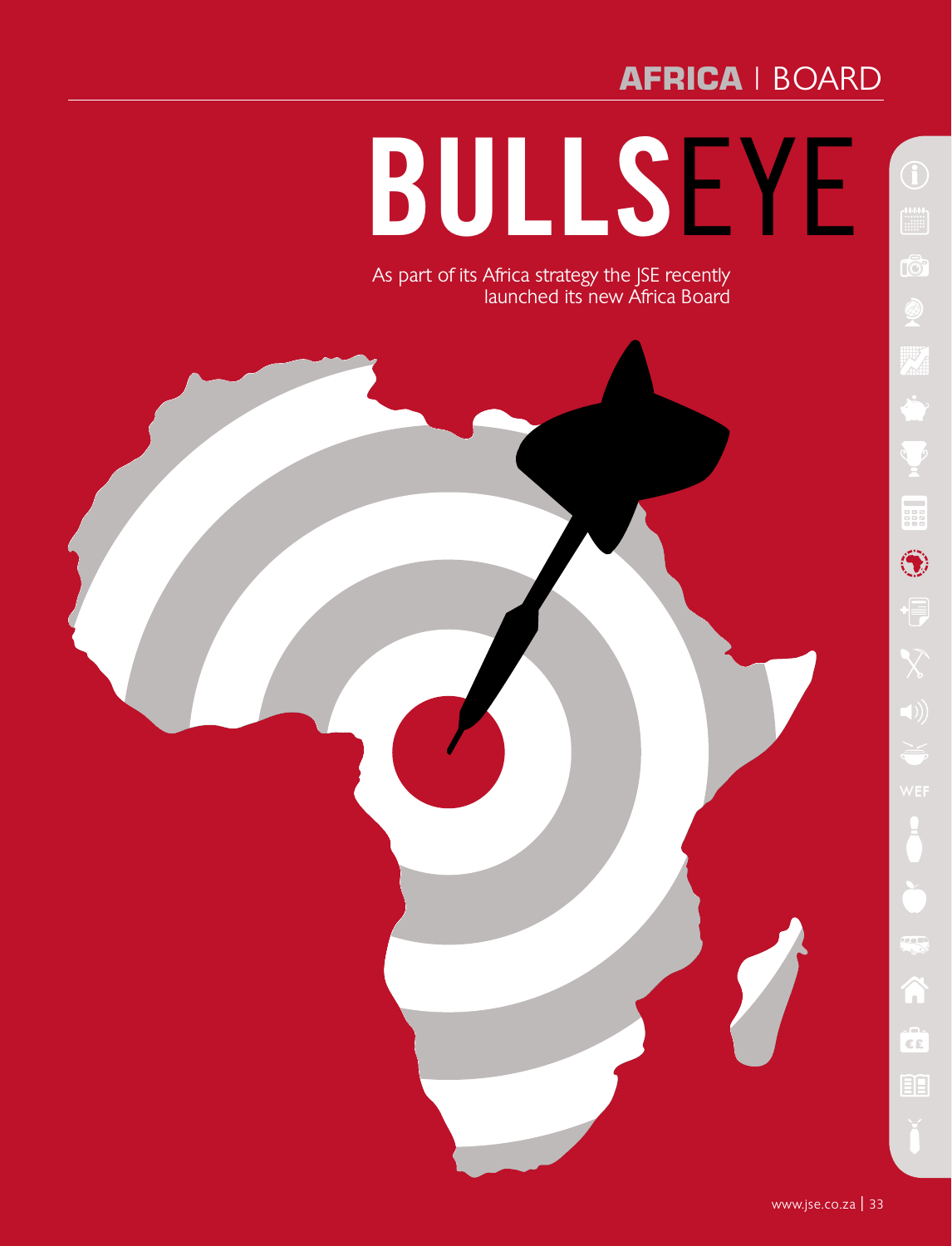### **africa** | board **africa**

19 February, the Africa Board, the latest initiative in the JSE's Africa strategy, was launched. The first listing came from Namibian microfinance company, Trustco Group Holdings. Trade started at 73c per share, with 135 000 shares being traded on the first day. At the time of going to print the price stood at 75c per share.

rð

 $\left( \bullet \right)$ 

 $\frac{1}{\epsilon}$ 

间日

The launch was a glittering affair. A dinner for 200 guests was held in the main foyer of the JSE with performances by entertainers who displayed the energy, variety and talent of Africa. The launch was the culmination of many months of work on the Africa Board and was a fitting start to a project with so much potential.

The JSE's Africa strategy is a long-term project to promote the growth of capital markets and attract foreign capital on the African continent.

The strategy comprises three components, one of which was the launch of the FTSE/JSE All Africa Index Series. This took place on 6 October 2008. There are two indices in the series: the JSE All Africa 40, which includes SA, and the JSE All Africa 30, which excludes SA. The indices were constructed by FTSE using their emerging market criteria and are appropriately weighted. There is a country cap of 40% to ensure that the broadbased nature of the indices is maintained.

The second component of the strategy is connecting other exchanges on the continent to the technological backbone of the JSE. This has already taken place with the Namibian stock exchange and the offer remains open for any other exchanges that may be interested.

The creation of the Africa Board is the third component of the JSE's Africa strategy. Under the leadership of the JSE's Executive Head: Africa, Maureen Dlamini, work on this concept started over a year ago with a great deal of research having gone into the project. The Africa Board team has consulted extensively with various members of the investment community in the past year, from exchanges and regulators to brokers, fund managers and issuing companies. The model of the Africa Board is the result of these discussions.

Many of the investors consulted said that although they would like to access the stock available on the continent, there were several hurdles they faced, including a perceived lack of information about these stocks, the mechanics of trading on different exchanges, different regulatory environments and different currencies.

The JSE is one of three African exchanges accredited by the World Federation of Exchanges to provide an accessible and secure platform for trade. This will assist companies who list on the Africa Board, as they will have access to the JSE's large local and foreign investor base

#### ££

The JSE's Africa strategy is a longterm project to promote the growth of capital markets and attract foreign capital on the African continent

and will be able to take advantage of trading on a liquid exchange, with globally accepted levels of corporate governance. In addition, the aftermarket is very important to the JSE and every effort will be made to raise the profile of these companies through media coverage, road shows and other marketing events.

The Africa Board is a separate trading segment of the Main Board of the JSE. It aims to attract dual inward listings from companies that are already listed on their home exchange. A new set of secondary listing requirements came into force in November last year catering